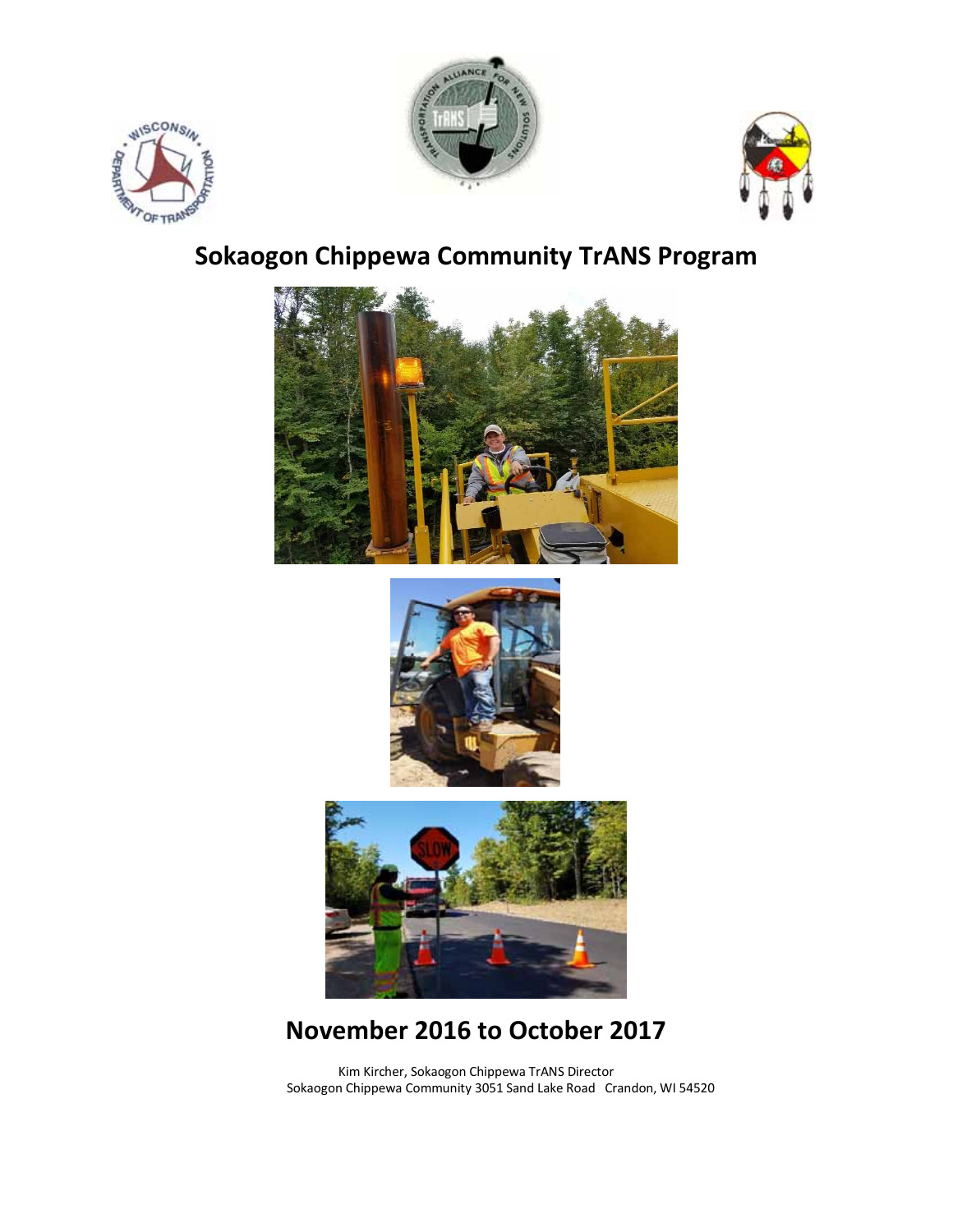# **Introduction**

# **TrANS – Transportation Alliance for New Solutions**

This public-private model for collaboration to prepare females, minorities, underserved and veterans to obtain entry-level jobs in the road construction trades.

 The program has been around for 20 plus years in Southeastern, Wisconsin, where it first began. The program later expanded to Southwestern, Northeastern and North Central, Wisconsin.

The North Central program has been around for almost 18 years. The North Central program is currently being facilitated by the Sokaogon Chippewa Community.

# **There are 20 plus partners- (several are listed below)**

- The Operating Engineer's Local 139 in Coloma
- Department of Workforce Development Apprenticeship standards
- The Tribal Labor Advisory Committee-*(TLAC)*
- Wisconsin Women's Council
- Labor Unions-*(LIUNA-Wisconsin)*
- Wisconsin Transportation Builders Association-*(WTBA)*

# **TrANS-Transportation Alliance for New Solutions**

The program is comprised of a minimum of 120-hours. The TrANS instructor, along with educators, employers and experienced tradesmen teach hands on in the classroom.

# **Orientations & Screening Sessions:**

Must attend at least one of these to be considered for the TrANS program.

# **The following are the class qualifications to graduate from the TrANS program:**

- Pass an apprenticeship-*(ACCUPLACER)* or union test during the program
- Obtain a CDL- *(Commercial Driver's License)* temps by class end
- Pass an OSHA-10 or OSHA-30 training dependent on class location
- Pass flagging training, Work Ethics & Construction Terminology
- CPR-First-Aid certification- *(Not mandatory, but the North Central program provides it),* Jobsite and union field trips during the classes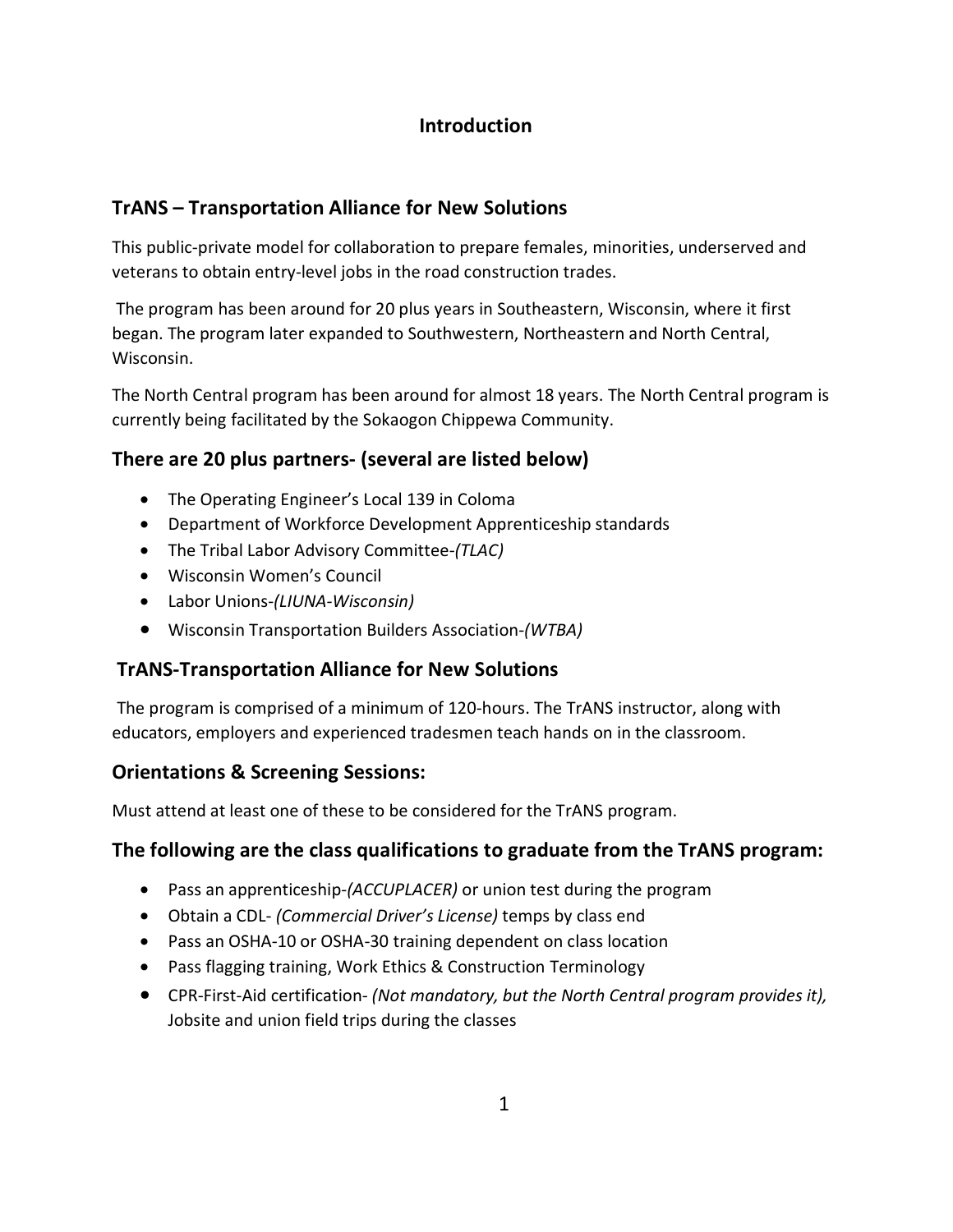#### **The Qualifications to attend the TrANS program are as follows:**

- Pass a TABE test (*Minimum 6th grade level*)
- Have good references from past or current employers
- Pass a drug & alcohol test
- Hold a valid class D driver's license with none of the following:
- No OWIs/DUIs in the past three years
- No excessive speeding violations in the past three years- *(Excessive defined as: 20mph over posted limit)*
- No Unpaid tickets
- Pass physical evaluation

#### **Job Placement & Retention:**

Everyone that graduates from the TrANS program is given the tools to be successful in their job searches- *(Resumes & Interviewing, along with apprenticeship information and will be able to attending at least one networking event within 3 months of graduation).* The program sets up interviews with employers, provides information on job and career fairs.

After placement they will have contact with their TrANS instructor for a minimum of three years, for retention purposes.

#### **Incentives for the road construction industry employers**

Employers that have federal funding for a state of Wisconsin project can receive a \$5.00 an hour bonus for hiring TrANS graduates on that project, through the Department of Transportation and Federal Highway Administration.

Employers can collect bonuses for a total of 2000 hours as a general labor- (nonapprentice) and for the entire time they are an apprentice. They are able to work for more than one company over these hours.

The contract will have an ASP-1 in the highway project, which is a special provision to hire a percentage of TrANS graduates as labor's- (non-apprentices & a percentage of apprentices for the project). Each project differs, depending on the size of the project and the amount of federal funding on that project.

There are also special provisions for employers on state of Wisconsin projects. There is a Native American hiring provision, which has a bonus incentive. This provision is an incentive for employers that hire Native American's within a certain proximity of a reservation or directly on, or going through tribal land.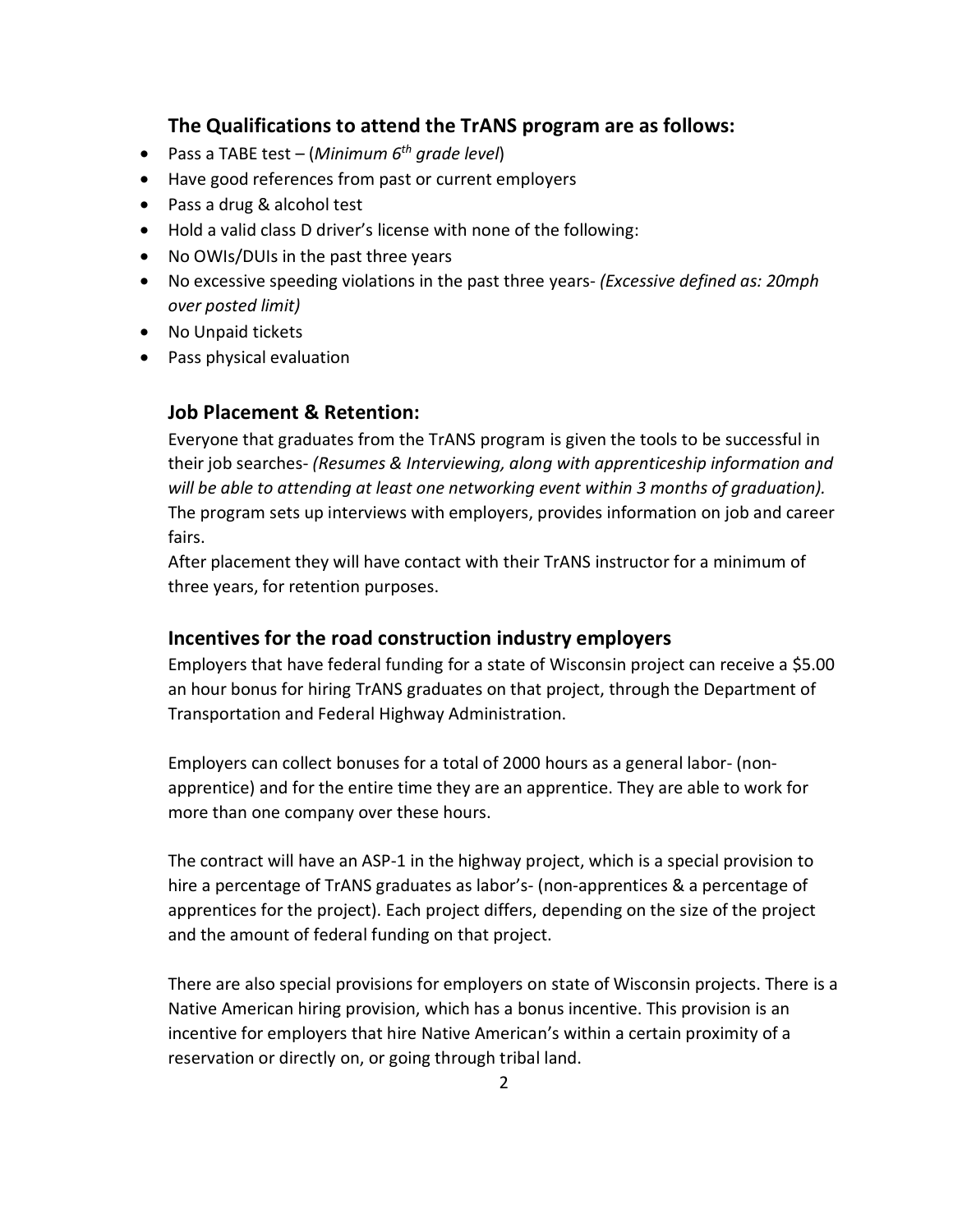Special provisions are also set on mega projects for hiring provisions. In the Southeastern and Southwestern TrANS programs have projects with special provisions for minorities larger than the usual contracts. This is because these areas have very high numbers of minorities per-capita.

Statewide projects have hiring provisions. The number for females is 6.9% in every county of the state. Southeastern and Southwestern have the highest number of minorities, usually around 2% and counties in North Central Wisconsin are more like ½%-*(The numbers for females are almost never met).* These numbers are per trade on each project.

#### **TrANS Success**

The TrANS program is very successful statewide, with many graduates becoming journey workers, which is the **ultimate goal-** (To get a good family supporting job, with great benefits, and advancement opportunities.

The numbers show the success of the program and being refunded year after year. There is definitely a reason that they have sustained their popularity. Successful graduates are helpful for continued recruitment.

#### **TrANS Management**

Jenna Fogarty- *(Labor Development Specialist)* 

She over sees all the monthly reports, along with the CRCS-Civil Rights data base. She also makes the conditions, such as qualifications for the TrANS program and facilitates quarterly meetings with all the TrANS providers in the state.

Suki Han- *(Invoicing)* 

She handles all the TrANS programs billing as invoices come in.

Kelly Jackson- *(Statewide Tribal Liaison & Office of Business and Equity Compliance)*  She over sees the budget and funding for Tribal TrANS programs. Takes the tribes proposals and works to get the Tribal TrANS programs refunded.

#### **Report for the periods of November 2016 to October 2017**

#### *Prepare & distribute marketing materials:*

Drafted posters, brochures and flyers for recruitment purposes. In November, December I marketed the Lac du Flambeau, Lake Tomahawk, Minocqua, and Oneida county areas. These areas were marketed for a class, that was proposed to begin in Lac du Flambeau in November- *(Because of extenuating circumstances the class was held at the Lake Tomahawk town hall).*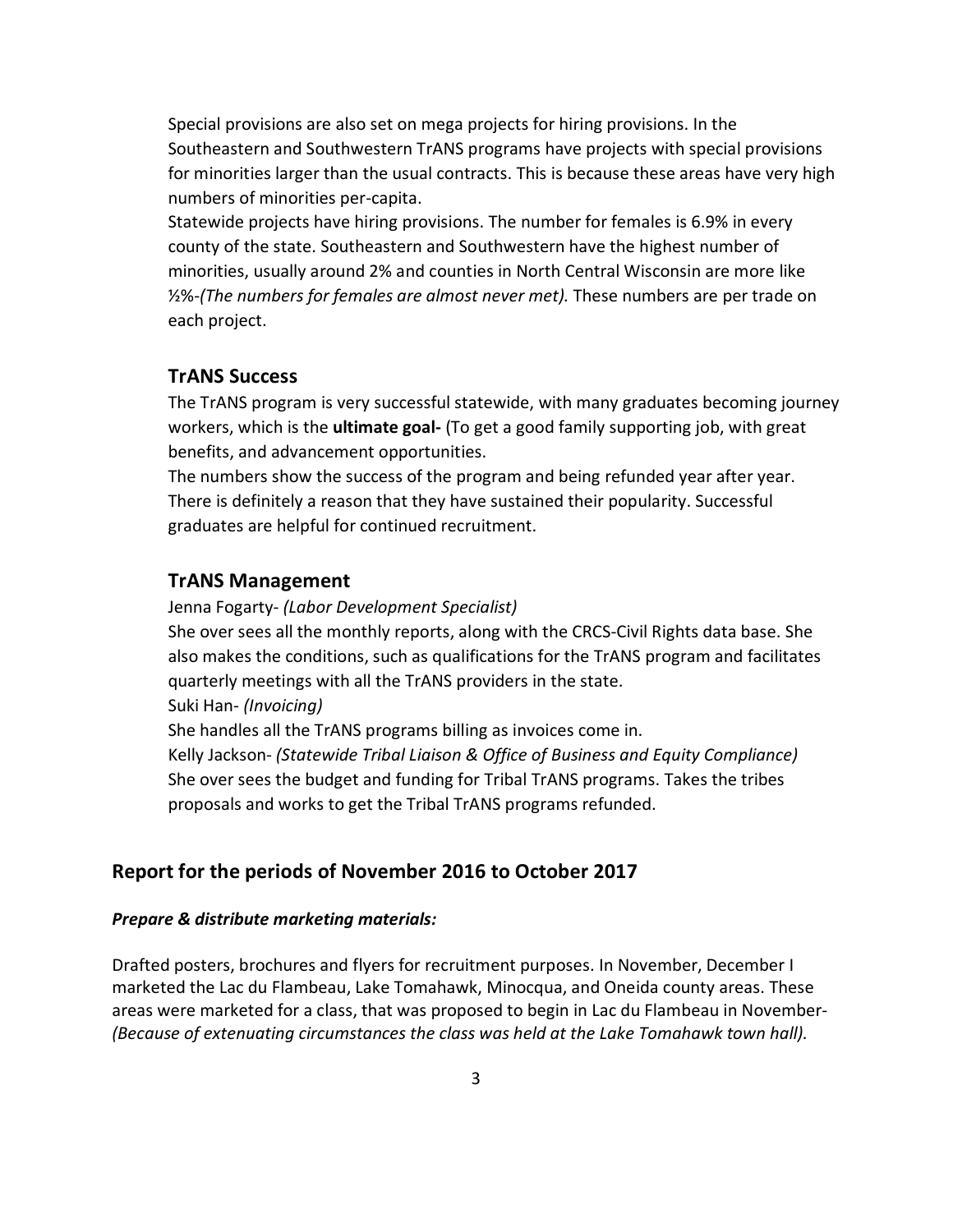Drafted posters, brochures and flyers for recruitment purposes in February. In February and March, Forest, Oneida and Langlade counties were marketed for a class to be held in March on the Sokaogon Chippewa reservation. A class began in the very end of March and finished the beginning of May.

Drafted posters, brochures and flyers for recruitment purposes. In March and April for a class to be held in Lac du Flambeau, I marketed the reservation, Oneida and Vilas counties for the next class to begin the end of April. A class was held on the Lac du Flambeau reservation that finished the very end of May.

Currently I have a class on the Sokaogon Chippewa reservation that will finish on November 9<sup>th</sup>. The next recruitment area will be in the Wittenberg and Bowler area to recruit the Ho-Chunk and surrounding communities for a class to be held in Wittenberg.

## *Schedule & Facilitate Orientations:*

For the month of November there were 4 orientations held, three in Lac du Flambeau and one at the Lake Tomahawk town hall. There was a total of seven attended and six were screened and five were accepted into the class. This class was held the end of November in Lake Tomahawk.

For the month of February there were three orientations held on the Sokaogon Chippewa reservation for a class to begin the end of March. There was a total of nine potential candidates all nine were screened but not all of them were accepted for the next class that began the end of March and ended on the first of May.

For the month of April there were three orientations held at the Lac du Flambeau education department. Thirteen candidates attended the orientation. A total of ten were screened for the next class to begin in Lac du Flambeau. Out of the ten, there were eight accepted into the class that began on May 8th.

#### **Screened for this program period**

- 4**In November there were 6 screened for a class in Lake Tomahawk**
- **In February there were 9 screened for a class in Mole Lake**
- **March there were 14 screened for a class in Keshena**
- **April there were 10 screened for a class in Lac du Flambeau**
- **In April there were a total of 10 screened for a class in Keshena**

For a total of 49 candidates screened for this period **The goal is to have 35 screened for the program year**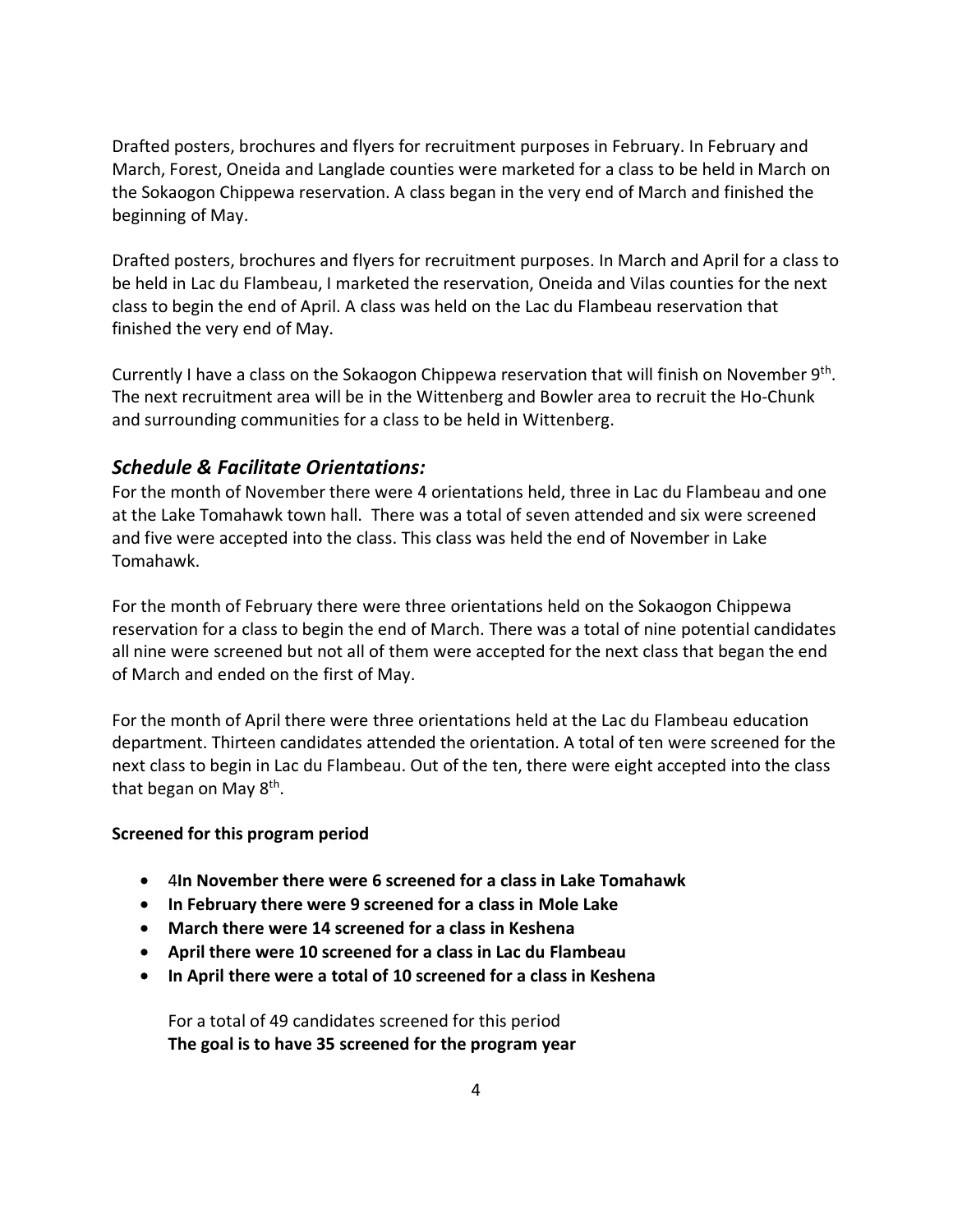For the month of May there was one screening held at the Lac du Flambeau education department the first week of May. Two candidates attended, they both decided not to take this current class and would take a future class.

For the month of September there was one orientation held on the Sokaogon Chippewa reservation for a class to begin in October. There were three that attended and one candidate was screened and accepted to be in the next class to begin in November.

For the month of month of October there were four orientations held for the next class to begin in October. There were eight that attended all the orientations. Out of the graduates that were screened which was all eight, seven were accepted into the next class.

# *Contacts Made to Employers*

The following are the contacts that were made to employers for the purpose of networking, job opportunities and retention, along with in person, meet & greets. The contacts are made by phone, e-mail or in person. Sent and received Christmas cards and sent congratulatory cards and letters to winning bid winners monthly.

- November 2016 -21 contacts
- December 2016– 61 contacts
- January 2017- 26 contacts
- February 2017 57 contacts
- March 2017 57 contacts
- April 2017 67 contacts
- May  $2017 72$  contacts
- June 2017 73 contacts
- $\bullet$  July 2017 89 contacts
- August 2017 96 contacts
- September 2017 62 contacts
- October 2017 57 contacts

# *Contacts Made to Customers*

There were contacts made monthly to customers for the purpose of retention, job opportunities, networking, setting up interviews. They were contacted by phone, e-mail, texts- (remind.com) and in person. Also they are offered help updating their resume and interviewing skills, support service referrals, before during and after TrANS classes when and if needed.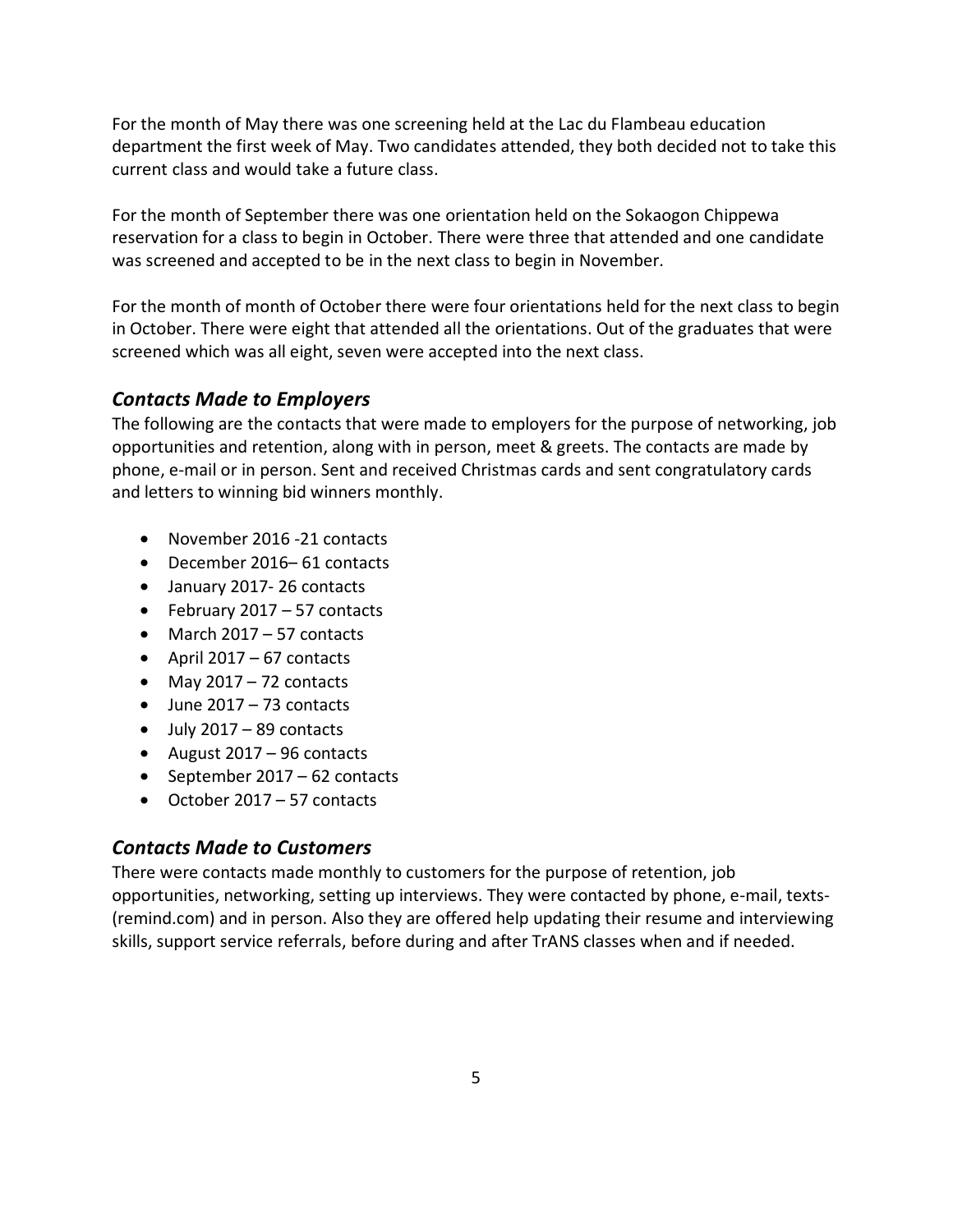The following is a list of how many contacts were made this past year:

- November 2016-89 contacts
- December 2016 89 contacts
- January 2017 95 contacts
- February 2017 89 contacts
- March 2017 89 contacts
- April 2017 87 contacts
- May 2017- 94 contacts
- June 2017 97 contacts
- $\bullet$  July 2017 101 contacts
- August 2017 106 contacts
- September  $2017 110$
- October 2017 105 contacts

## *Meetings for the Year*

- November  $1^{st}$  and  $2^{nd}$  attended the WTTC in Green Bay
- November 18<sup>th</sup>- Quarterly TrANS provider tele-conference meeting
- $\bullet$  January 11<sup>th</sup>-DOT and TrANS providers tele-conference meeting discussing the current training being used in the TrANS program
- January 15<sup>th</sup>-Met with the Sokaogon Chippewa tribal council and the DOT statewide tribal liaison
- February  $9<sup>th</sup>$  Watched a webinar that was recommended to see by Jenna Fogarty, it was about the future of the road building industry
- March 22<sup>nd</sup>-Had a DOT and TrANS provider meeting, also discussed recruitment strategies
- March 29th-Tele-conference call with Cyless Peterson the soon to be TLAC- *(Tribal Labor Advisory Committee)* Coordinator. We discussed the budget for the TLAC grant and each took sections to come up with a budget for the year
- April  $5<sup>th</sup>$ -I had a booth at a career fair put on by the Northern Advantage Job Center in Rhinelander at the Rouman Theatre for the purpose of recruiting
- May 3rd- TLAC- *(Tribal Labor Advisory Committee)* meeting on the Sokaogon Chippewa reservation
- June 29th TLAC (*Tribal Labor Advisory Committee)* tele-conference discussion and assessment plan in Lac du Flambeau with the statewide tribal liaison, Lac du Flambeau assistant roads director, and the soon to be TLAC Coordinator
- $\bullet$  July 10<sup>th</sup>- Meeting on the Sokaogon Chippewa reservation for program directors
- July 28<sup>th</sup>- Pre-con tele-conference for a project near the Stockbridge-Munsee and Menominee reservations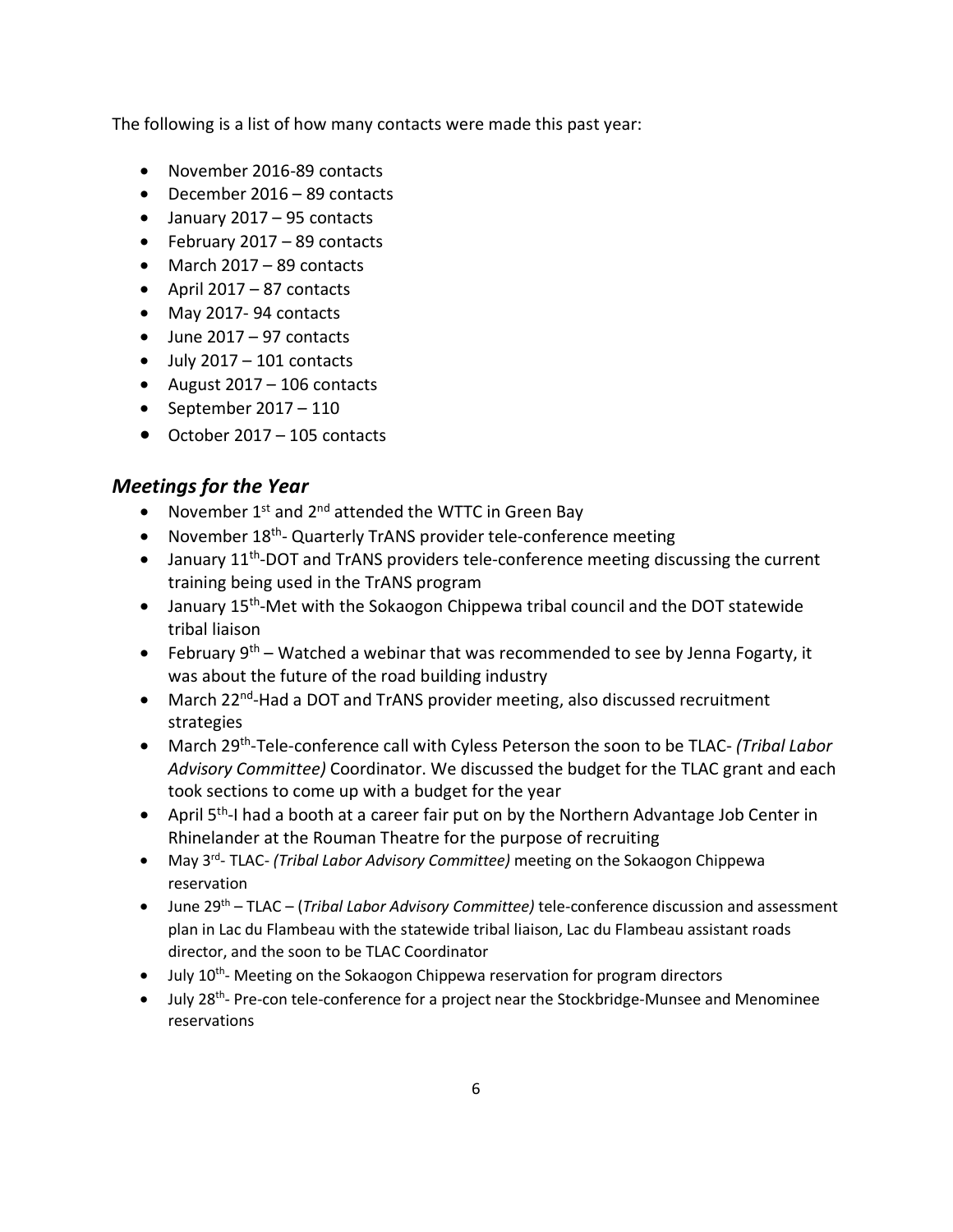- August  $14<sup>th</sup>$  Sokaogon Chippewa directors meeting in Mole Lake
- September  $11<sup>th</sup>$  Webinar that the DOT recommended concerning technical colleges educating students for some of the road construction trades October 9<sup>th</sup>- Attended a directors meeting on the Sokaogon Chippewa

## *Total TrANS Class & Graduates*

There were five classes held during this period. There were two held in Keshena, one held in Mole Lake, one held in Lake Tomahawk and one in Lac du Flambeau. The following are the dates and number of graduates that finished the classes, along with race and sex.

- Lake Tomahawk class began on November 25<sup>th</sup> and finished on December 21st **There was a total of 5 graduates**
- A Keshena class that began on April 3<sup>rd</sup> and finished on April 21<sup>st</sup> **There was a total of 4 graduates**
- A class that began on April 12<sup>th</sup> and finished on April 28<sup>th</sup> **There was a total of 6 graduates**
- A class that in Keshena began on May  $8<sup>th</sup>$  and finished on May  $26<sup>th</sup>$ **There was a total of 8 graduates**
- There was a class that began on May  $8^{th}$  in Lac du Flambeau and finished on May  $26^{th}$ **There was a total of 5 graduates**

The total graduates for this program year was: **There was a total of 28 for the year** 

Out of the 28 graduates there were the following: **There were a total of 2 females There were a total of 26 males There was a total of 23 Native Americans in the classes for a percentage rate of 82%** 

**For the year the goal number of graduates is 25 for North Central region**

# *Job Placement & Retention*

The graduates were contacted monthly for the purpose of placements and job retention. The following are the number of graduates placed by month and the total initial and recall-re-hire graduates: